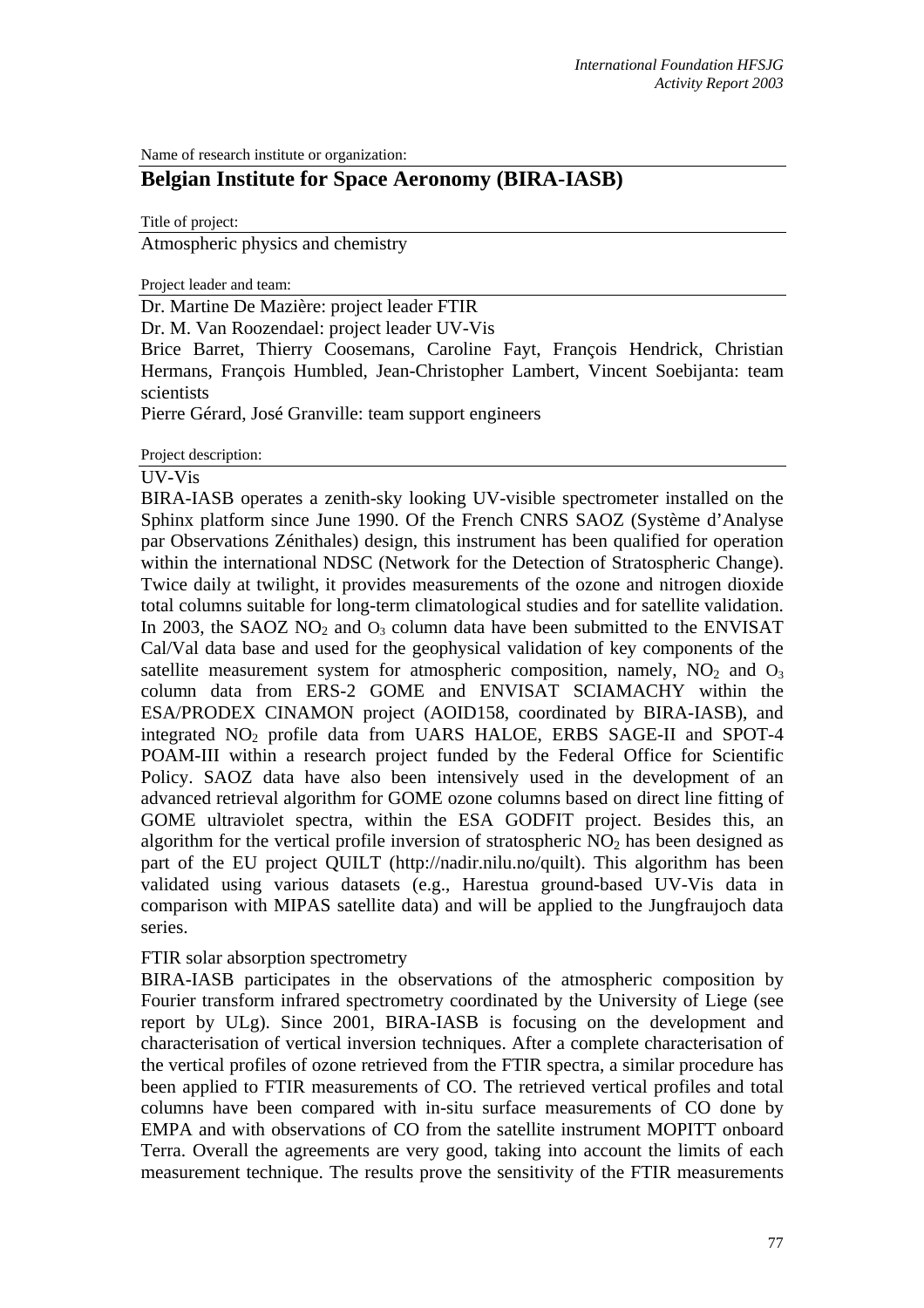of CO from the lower stratosphere down to the surface. This shows that the FTIR spectrometry has a unique capability to derive tropospheric abundances for a number of species for which hardly any other experimental data exist at present.

In 2003 the EC project UFTIR (http://ww.nilu.no/uftir), coordinated by BIRA-IASB, has started. The Jungfraujoch as well as all other European NDSC stations equipped with FTIR instruments are included in the project. The project aims at optimising the vertical inversion of additional species  $(N_2O, CH_4, C_2H_6, HCFC-22)$ , re-analysing the existing time series, and comparing them with model results.

In 2003, the validation of ENVISAT SCIAMACHY and MIPAS data using Jungfraujoch and other ground-based NDSC FTIR data has continued in the frame of the ESA/PRODEX project FTIRval (AOID126, coordinated by BIRA-IASB) and in the frame of the EC project Evergreen (http://www.knmi.nl/evergreen). More valuable results are expected in 2004, when we will get reprocessed ENVISAT data from ESA.

Key words

Ozone, NO2, CO, atmospheric composition, long-term monitoring, optical remote sensing, vertical inversion methods, satellite validation

Internet databases

- $\triangleright$  The data are archived in the NDSC database ([http://www.ncep.noaa.gov/\)](http://www.ndsc.ncep.noaa.gov/), in the NADIR/NILU database ([http://www.nilu.no/projects/nadir\)](http://www.nilu.no/projects/nadir).
- ¾ Data processed for ENVISAT validation purposes are also submitted to the ENVISAT CAL/VAL database [\(http://nadir.nilu.no/calval](http://nadir.nilu.no/calval)).

Collaborating partners/networks:

- $\triangleright$  Collaborations with University of Liège, NDSC partners and partners of the EC projects QUILT, UFTIR, Evergreen.
- $\triangleright$  Collaboration with modellers, in particular M. Chipperfield of Univ. Leeds.
- ¾ Both the UV-Vis and FTIR observations contribute to the international Network for the Detection of Stratospheric Change (NDSC).
- ¾ Collaboration with B. Buchmann, EMPA
- ¾ Initiation of collaborations with A. Prévot (PSI), S. Reimann (EMPA) and I. Balin (EPFL).
- $\triangleright$  Collaboration with the GOME and ENVISAT satellite communities

Scientific publications and public outreach 2003:

## **Refereed journal articles**

B. Barret, M. De Mazière and E. Mahieu, Ground-based FTIR measurements of CO from the Jungfraujoch: characterisation and comparison with in-situ surface and MOPITT data, ACP, 3, 2217-2223, 2003.

Newman, P.A., N. R. P. Harris, A. Adriani, G. Amanatidis, J. Anderson, G. Braathen, W. Brune, K. Carslaw, M. Craig, P. DeCola, M. Guirlet, S. Hipskind, M. Kurylo, H. Küllmann, N. Larsen, G. Mégie, J.-P. Pommereau, L. Poole, M. Schoeberl, F. Stroh, B. Toon, C. Trepte, and M. Van Roozendael, An overview of the SOLVE-THESEO 2000 campaign, J. Geophys. Res., 107, doi:10.1029/2001JD001303, 2002.

## **Book sections**

M. De Mazière, and B. Barret, Retrieval of tropospheric information from groundbased FTIR observations, supported by synergistic exploitation of various groundbased and space-borne measurement techniques and data, in P. Borrell, P.M. Borrell,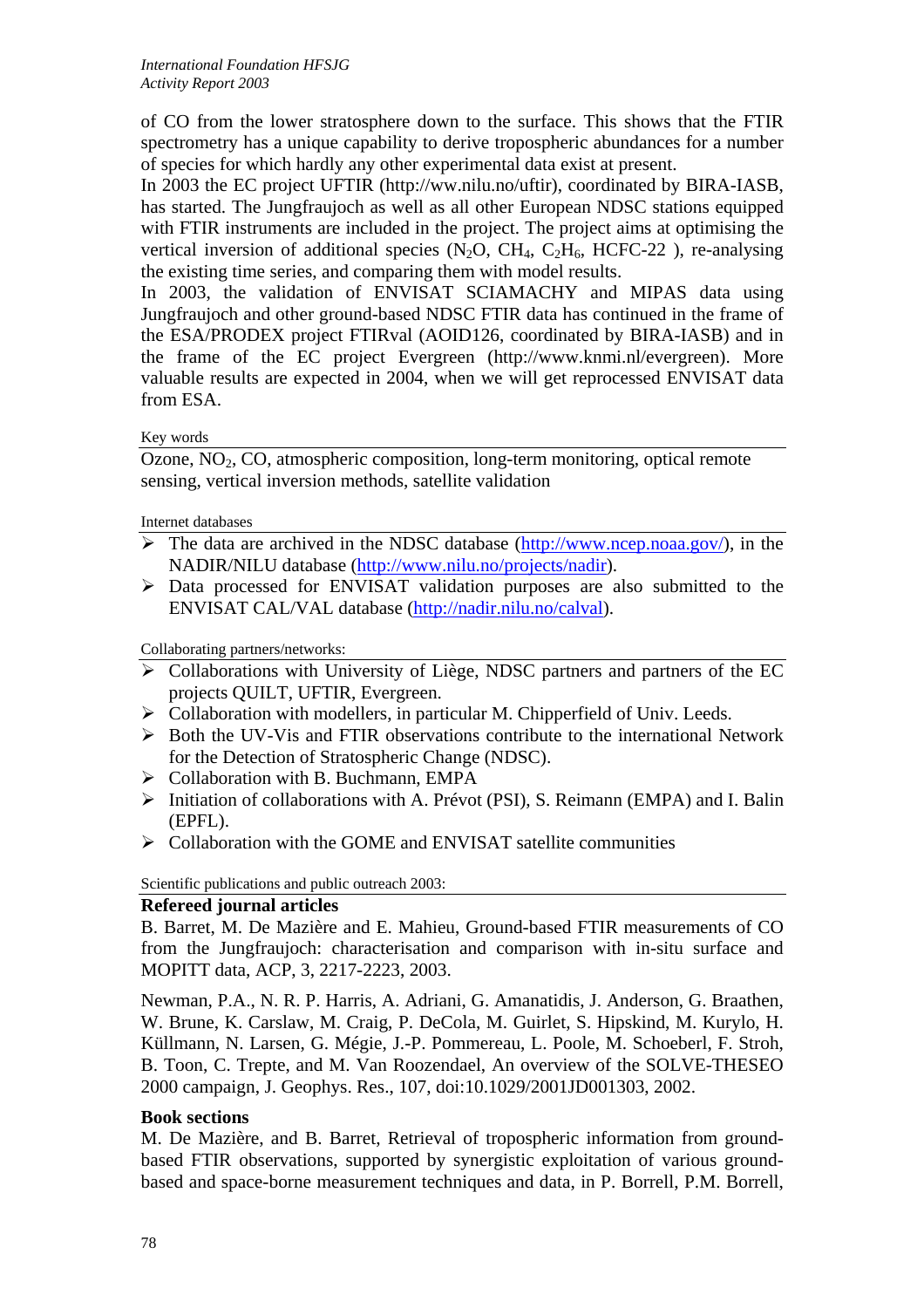J.P. Burrows and U. Platt, *Sounding the troposphere from space: a new era for atmospheric chemistry (TROPOSAT: EUROTRAC-2 Subproject Final Report)*, Springer, 315-326, 2003.

Van Roozendael, M., C. Fayt, C. Hermans, and J.-C. Lambert, Retrieval of tropospheric BrO and NO2 from UV-visible Observations, in P. Borrell, P.M. Borrell, J.P. Burrows and U. Platt, *Sounding the troposphere from space: a new era for atmospheric chemistry (TROPOSAT: EUROTRAC-2 Subproject Final Report)*, Springer, 67-71, 2003.

Valks, P.J.M., A.J.M. Piters, J.-C. Lambert, C. Zehner, and H. Kelder, A Fast Delivery System for the retrieval of near-real time ozone columns from GOME data, *International Journal of Remote Sensing*, Vol. 24, pp. 423-436, 2003.

#### **Conference papers**

M. De Mazière, B. Barret, T. Coosemans, F. Hendrick, J.C. Lambert, V. Soebijanta, M. Van Roozendael, Validation of MIPAS operational level 2 products using groundbased network data, oral presentation at ASSFTS11, October 8-10, 2003, Bad Wildbad, Germany.

De Mazière, M., T. Coosemans, B. Barret, T. Blumenstock, P. Demoulin, H. Fast, D. Griffith, N. Jones, E. Mahieu, J. Mellqvist, R. Mittermeier, J. Notholt, C. Rinsland, A. Schulz, D. Smale, A. Strandberg, R. Sussmann, S. Wood, and M. Buchwitz, Validation of ENVISAT-1 level-2 products related to lower atmosphere O3 and NOy chemistry by an FTIR quasi-global network, in Proc. First ENVISAT Validation Workshop, ESA/ESRIN, Italy, 9-13 Dec. 2002, ESA SP-531, 2003.

Lambert, J.-C., J. Granville, M. Allaart, T. Blumenstock, T. Coosemans, M. De Mazière, U. Friess, M. Gil, F. Goutail, D. V. Ionov, I. Kostadinov, E. Kyrö, A. Petritoli, A. Piters, A. Richter, H. K. Roscoe, H. Schets, J. D. Shanklin, V. T. Soebijanta, T. Suortti, M. Van Roozendael, C. Varotsos, and T. Wagner, Groundbased comparisons of early SCIAMACHY O3 and NO2 columns, in Proc. ENVISAT Validation Workshop, Frascati, 9-13 Dec. 2002, ESA SP-531, 2003

Lambert, J.-C., V. Soebijanta, Y. Orsolini, S. B. Andersen, A. Bui Van, J. P. Burrows, Y. Calisesi, C. Cambridge, H. Claude, M.-R. De Backer-Barilly, J. de La Noë, M. De Mazière, V. Dorokhov, A. Fahre Vik, S. Godin-Beekmann, F. Goutail, G. H. Hansen, G. Hochschild, B. A. Høiskar, P. V. Johnston, N. Kämpfer, K. Kreher, E. Kyrö, J. Leveau, J. Mäder, G. Milinevski, J-P. Pommereau, P. Quinn, U. Raffalski, A. Richter, H. K. Roscoe, J. D. Shanklin, J. Staehelin, K. Stebel, R. Stubi, T. Suortti, K. K. Tørnkvist, M. Van Roozendael, G. Vaughan, and Folkart Wittrock, Coordinated Ground-based Validation of ENVISAT Atmospheric Chemistry with NDSC Network Data: Commissioning phase Report, in Proc. First ENVISAT Validation Workshop, ESA/ESRIN, Italy, 9-13 Dec. 2002, ESA SP-531, 2003.

*Note: the ESA SP-531 papers can be consulted at [http://envisat.esa.int/pub/ESA\\_DOC/envisat\\_val\\_1202/proceedings](http://envisat.esa.int/pub/ESA_DOC/envisat_val_1202/proceedings)* 

## **Thesis**

B. Barret, Inversion et caractérisation de profils de constituants atmosphériques à partir de mesures FTIR sol, Thèse soutenue a l'Université Libre de Bruxelles, le 19 septembre 2003 (Promoteur: P.C. Simon, Co-promoteur: M. De Mazière) - grade obtenu: Docteur en Sciences.